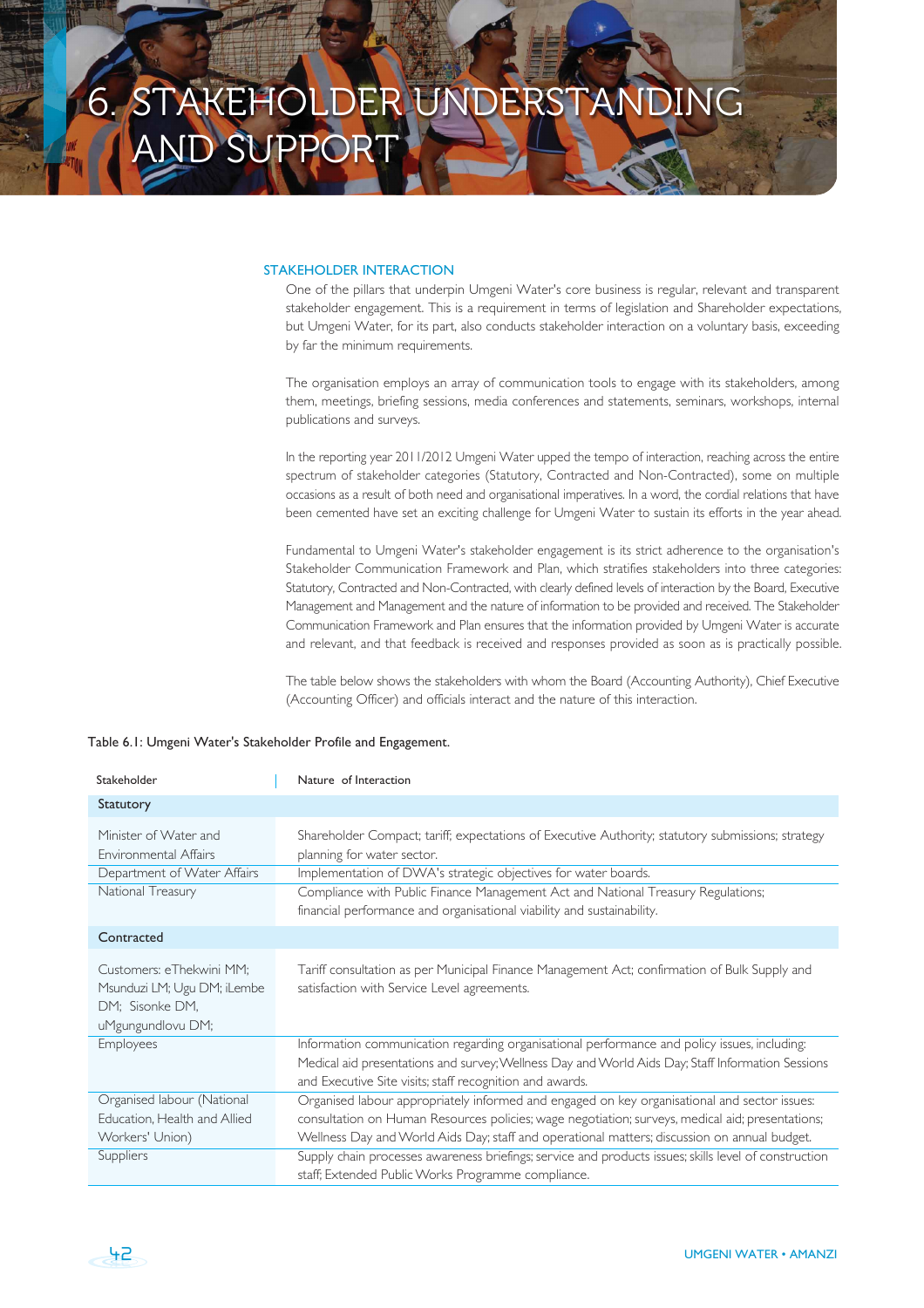| Stakeholder                     | Nature of Interaction                                                                                |
|---------------------------------|------------------------------------------------------------------------------------------------------|
| Non-Contracted                  |                                                                                                      |
| Water research and academia     | Water sector knowledge, water and wastewater research and skills development.                        |
| Water sector utilities in South | Exchange and expansion of water sector knowledge and interventions to enhance water quality          |
| Africa and Africa.              | and service delivery.                                                                                |
| Chambers of business            | Participation as member, knowledge gathering relating to water and waste, air quality, environmental |
|                                 | sustainability; information, communication and technology; innovation & development.                 |
| Media                           | Annual Report; statements and interviews granted on operational, strategic and sector issues.        |
| Non-Government organisations    | Information sharing on new projects. Engagement on need for declaration of servitudes.               |
| and community-based             |                                                                                                      |
| organisations                   |                                                                                                      |

Statutory - stakeholders who have a regulatory or oversight function over Umgeni Water, among them the Minister of Water and Environmental Affairs, the Portfolio Committee on Water and Environmental Affairs, the National Treasury and the different tiers of Government, with whom the organisation is required to interact on a regular basis in order to ensure that statutory reporting requirements are met.

*In the period under review, a Minister's Forum was formed for the purpose of engagement between the Minister and Chairpersons of water boards. The inaugural Forum meeting was attended by the Chairperson of the Board of Umgeni Water, and discussions were held on DWA-water board governance aspects. The meeting also sought to define and standardise the relationship between the Executive Authority and Accounting Authority, and Director-General and Accounting Officer, among others. The Forum further ingrained alignment of DWA and water boards' vision, strategy, plans and Shareholder Compact with National Government priorities, and set the scene for water boards' future contributions to strategic sector debates.*

- Contracted there are contractual obligations between Umgeni Water and customers (among them Water Services Authorities, Department of Water Affairs and suppliers) and between Umgeni Water and employees, and between Umgeni Water and organised labour.
- Non-contracted all other stakeholders

The Minister of Water and Environmental Affairs is the Executive Authority (EA) of water boards, including Umgeni Water, and is mandated to monitor performance with regards to service delivery, operational efficiency, water quality, infrastructure investment, financial and commercial viability and governance and regulatory compliance. This EA oversight role is exercised in terms of stipulations of the relevant sections of the Water Services Act, Act 108, amended in 1997 (WSAct), the Public Finance Management Act, 1 of 1999 (PFMA), as well as Regulations Gazetted in terms of these Acts and other relevant legislation and policy requirements.

In the period under review, high-level engagements by the Board and Executive Management of Umgeni Water took place with a wide range of stakeholders, both in terms of legislative requirements and on a voluntary basis. These stakeholders included:

- The Minister of Water and Environmental Affairs
- The Portfolio Committee on Water and Environmental Affairs
- The Provincial Government of KwaZulu-Natal
- Executive Administration of the Department of Water Affairs

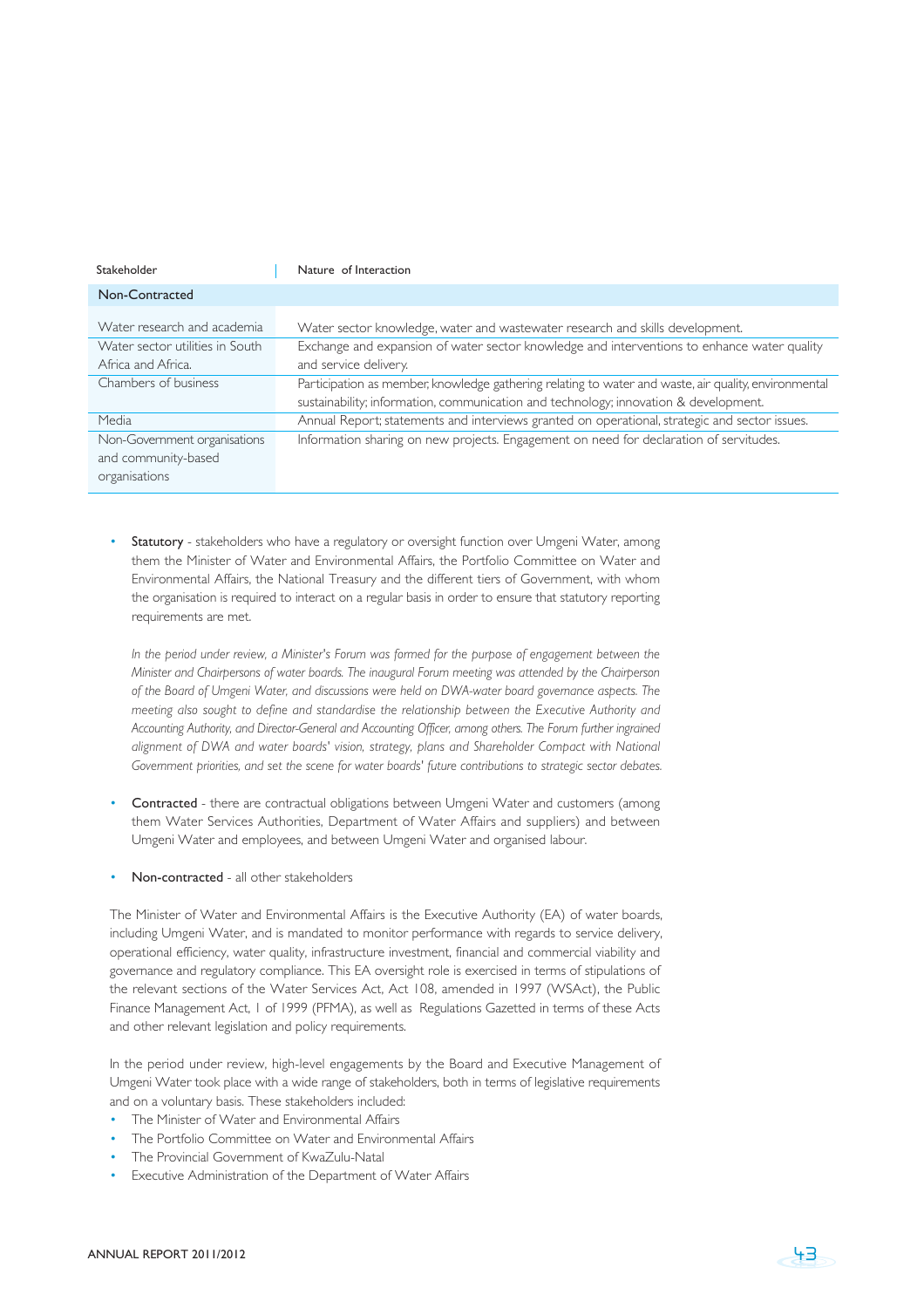## 6. STAKEHOLDER UNDERSTANDING AND SUPPORT CONTINUED...

- National Treasury
- The six Water Service Authority customers of Umgeni Water (Mayors and Executive Management)
- OR Tambo District Municipality
- Mbizana Local Municipality
- Water Utilities Corporation of Botswana
- Investors
- Other South African water institutions
- Media
- Organised labour (National Education, Health and Allied Workers' Union)
- Non-union staff

In the course of execution of stakeholder interaction, Umgeni Water received positive feedback from the majority of major stakeholders, among them the Minister of Water and Environmental Affairs, the Portfolio Committee on Water Affairs, the Office of KwaZulu-Natal Premier and the KwaZulu-Natal MEC for Corporate Governance and Traditional Affairs. Further to this, an in-depth stakeholder survey was conducted by an independent supplier among a wide mix of stakeholders to test, among others, perceptions of and attitude to service delivery standards, level of awareness of the brand and problem areas that require attention. In response to the findings, an action plan has been developed to address challenges and opportunities.

In the normal course of implementation of its mandate, Umgeni Water either generates or attracts media attention. During the review period extensive publicity was given to Umgeni Water in multimedia platforms on a range of topics. Interaction centred around annual organisational performance, issues of an operational nature and strategic planning to enhance future water resource availability and supply. The majority of coverage was either positive or neutral in nature, reflecting the high level of confidence stakeholders have in Umgeni Water.

Umgeni Water continued to occupy prominence in the Province of KwaZulu-Natal. This was assisted by Umgeni Water's participation, as partners to the organisers, in the Duzi Canoe Marathon, Comrades Marathon, Umgeni Water Marathon, the Royal Show and the Garden Show. In a similar vein, the annual financial results and other outcomes of the 2010/2011 reporting year were presented to major stakeholders, including the Executive Authority, investors, the media and customers. The response received was an overwhelming endorsement of the good-standing and high reputation of the organisation.

Of significance during 2011/2012 were five ground-breaking developments:

- A highly successful stakeholder interaction session, attended by the senior leadership of all six WSA customers and DWA. The occasion was a breakfast meeting to share information on the Blue Drop process, and recognise the WSA-UW partnership performance in the Blue Drop certifications, in which nine Blue Drop Awards were received in 2012.
- The constructive outcomes of the abovementioned stakeholder attitudinal and perception survey.
- Presentations to and dialogue with the Executive Committees of municipal councils on Umgeni Water's infrastructure plans. During this process, challenges faced by municipalities were identified and, where possible, joint solutions developed with the Board and Executive Management of Umgeni Water. These engagements were held with the iLembe District Municipality, Ugu District Municipality, Sisonke District Municipality, uMgungundlovu District Municipality, Msunduzi Local Municipality and eThekwini Metropolitan Municipality.
- Site visits conducted jointly with customers to inspect progress with construction of major infrastructure projects, among them the Maphumulo Bulk Water Supply Scheme, the Mbizana Regional Bulk Water Supply Scheme and Mhlabatshane Bulk Water Supply Scheme.